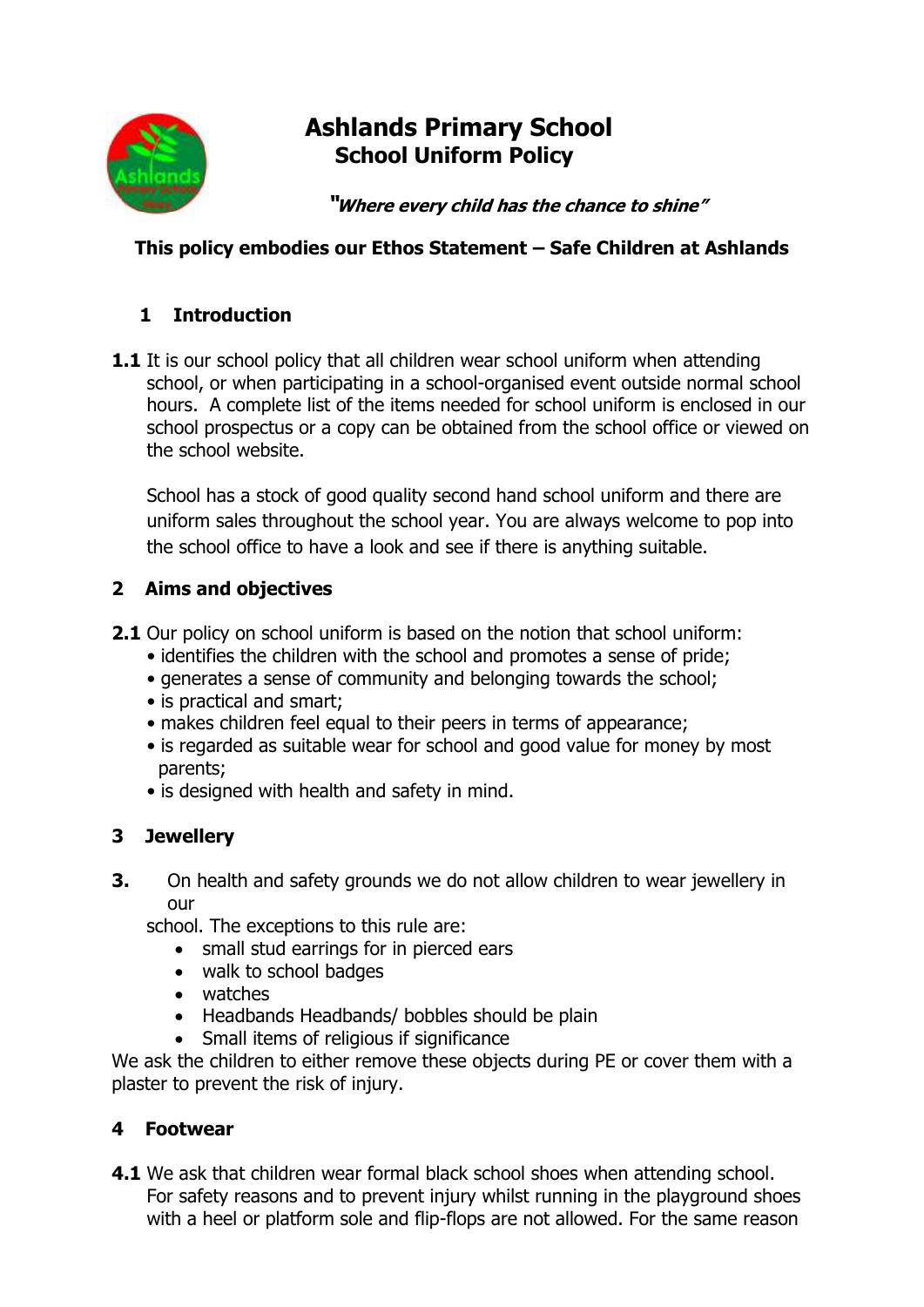we would prefer children not to wear open-toed sandals and if they do we ask that they wear socks as well.

Exceptions to the above are:

- KS2 it is their PE day and the children are asked to attend school all day in their PE kit.
- They are on a school trip and are asked to wear another more suitable type of footwear.

#### **5 The role of parents**

- **5.1** We ask all parents who send their children to our school to support the school uniform policy. We believe that parents have a duty to send their children to school correctly dressed and ready for their daily schoolwork. One of the responsibilities of parents is to ensure that their child has the correct uniform, and that it is clean and in good repair.
- **5.2** If any parent would like the school to modify the uniform policy, they should make representation, in the first instance, to the headteacher. The school welcomes children from all backgrounds and faith communities. If there are serious reasons, for example on religious grounds, why parents want their child to wear clothes that differ from the school uniform, the school will look sympathetically at such requests.

### **6 The role of governors**

- **6.1** The governing body supports the headteacher in implementing the school uniform policy. It considers all representations from parents regarding the uniform policy and liaises with the headteacher to ensure that the policy is implemented fairly and with sensitivity.
- **6.2** It is the governors' responsibility to ensure that the school uniform meets all regulations concerning equal opportunities.
- **6.3** Governors ensure that the school uniform policy helps children to dress sensibly, in clothing that is hardwearing, safe and practical.

### **8 Monitoring and review**

- **8.1** The governing body monitors and reviews the school uniform policy through its committee work by:
	- seeking the views of parents, to ensure that they agree with and support the policy;
	- considering, with the headteacher, any requests from parents for individual children to have special dispensation with regard to school uniform;
	- requiring the headteacher to report to the governors on the way the school uniform policy is implemented.